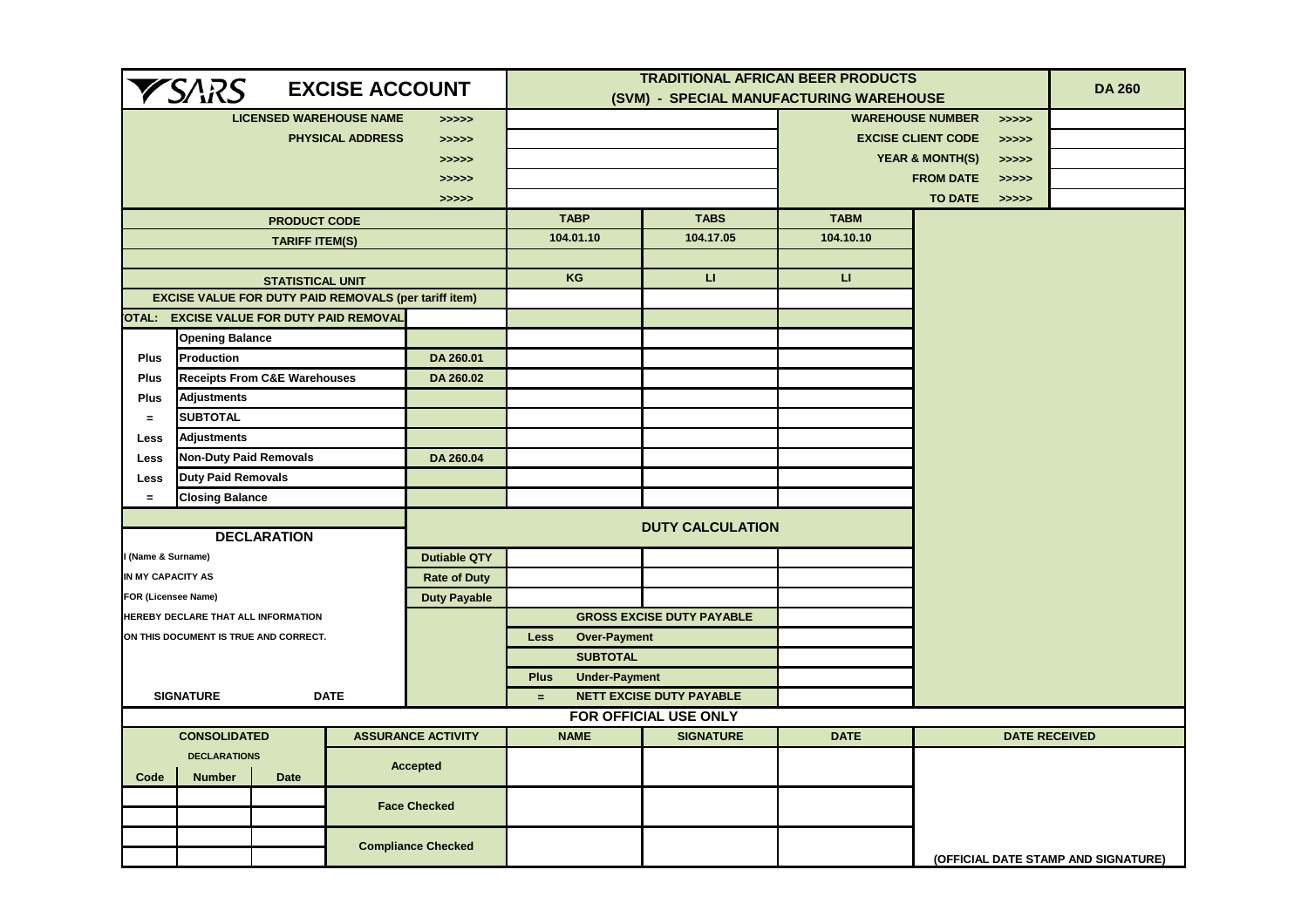|             | <b>EXCISE ACCOUNT SCHEDULE</b>                 |                                         | <b>TRADITIONAL AFRICAN BEER PRODUCTS</b> |                        |                                         |                |             |             |
|-------------|------------------------------------------------|-----------------------------------------|------------------------------------------|------------------------|-----------------------------------------|----------------|-------------|-------------|
|             | <b>PRODUCTION</b>                              |                                         | (SVM) - SPECIAL MANUFACTURING WAREHOUSE  |                        |                                         |                |             | DA 260.01   |
|             | <b>LICENSED WAREHOUSE NAME</b>                 | $\left\langle \text{DOS} \right\rangle$ | 0                                        |                        | <b>WAREHOUSE NUMBER</b><br>>>>>>        |                |             | $\mathbf 0$ |
|             |                                                | <b>PHYSICAL ADDRESS</b><br>> >> > > >   | 0                                        |                        | <b>EXCISE CLIENT CODE</b><br>> >> > > > |                | $\mathbf 0$ |             |
|             |                                                | > >> > >                                | Ю.                                       |                        | <b>YEAR &amp; MONTH(S)</b><br>> >> > >  |                |             | $\mathbf 0$ |
|             |                                                | > >> > >                                | 10                                       |                        | <b>FROM DATE</b><br>>>>>>               |                |             | 1900/01/00  |
|             |                                                | > >> > > >                              | 10                                       |                        |                                         | <b>TO DATE</b> | > >> > >    | 1900/01/00  |
|             | <b>PRODUCT CODE</b>                            |                                         | <b>TABP</b>                              | <b>TABS</b>            | <b>TABM</b>                             |                |             |             |
|             | <b>TARIFF ITEM(S)</b>                          |                                         | 104.01.10                                | 104.17.05              | 104.10.10                               |                |             |             |
|             |                                                |                                         |                                          |                        |                                         |                |             |             |
|             | <b>STATISTICAL UNIT</b>                        |                                         | KG                                       | $\mathsf{L}\mathsf{L}$ | $\mathsf{L}\mathsf{L}$                  |                |             |             |
|             | <b>SUPPORTING DOCUMENTS</b>                    |                                         |                                          |                        |                                         |                |             |             |
|             | (Official Declarations / Commercial Documents) |                                         |                                          |                        |                                         |                |             |             |
| <b>TYPE</b> | <b>NUMBER</b>                                  | <b>DATE</b>                             |                                          |                        |                                         |                |             |             |
|             | <b>BROUGHT FORWARD FROM PREVIOUS DA 260.01</b> |                                         |                                          |                        |                                         |                |             |             |
|             |                                                |                                         |                                          |                        |                                         |                |             |             |
|             |                                                |                                         |                                          |                        |                                         |                |             |             |
|             |                                                |                                         |                                          |                        |                                         |                |             |             |
|             |                                                |                                         |                                          |                        |                                         |                |             |             |
|             |                                                |                                         |                                          |                        |                                         |                |             |             |
|             |                                                |                                         |                                          |                        |                                         |                |             |             |
|             |                                                |                                         |                                          |                        |                                         |                |             |             |
|             |                                                |                                         |                                          |                        |                                         |                |             |             |
|             |                                                |                                         |                                          |                        |                                         |                |             |             |
|             |                                                |                                         |                                          |                        |                                         |                |             |             |
|             |                                                |                                         |                                          |                        |                                         |                |             |             |
|             |                                                |                                         |                                          |                        |                                         |                |             |             |
|             |                                                |                                         |                                          |                        |                                         |                |             |             |
|             |                                                |                                         |                                          |                        |                                         |                |             |             |
|             |                                                |                                         |                                          |                        |                                         |                |             |             |
|             |                                                |                                         |                                          |                        |                                         |                |             |             |
|             |                                                |                                         |                                          |                        |                                         |                |             |             |
|             |                                                |                                         |                                          |                        |                                         |                |             |             |
|             |                                                |                                         |                                          |                        |                                         |                |             |             |
|             |                                                |                                         |                                          |                        |                                         |                |             |             |
|             | SUBTOTALS CARRIED FORWARD TO NEXT DA 260.01    |                                         |                                          |                        |                                         |                |             |             |
|             | <b>GRAND TOTALS CARRIED FORWARD TO DA 260</b>  |                                         |                                          |                        |                                         |                |             |             |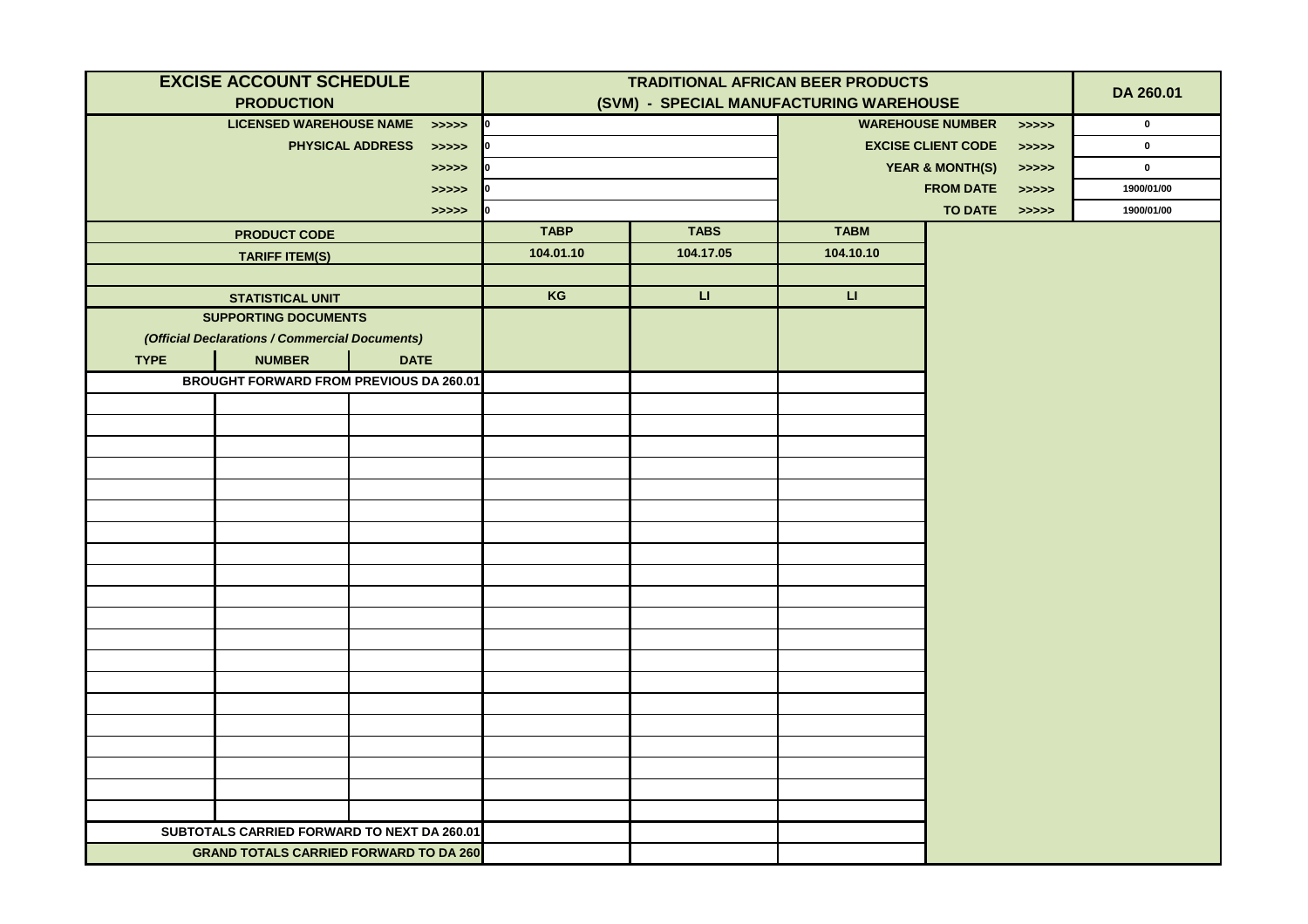|             | <b>EXCISE ACCOUNT SCHEDULE</b>                 |                                       | <b>TRADITIONAL AFRICAN BEER PRODUCTS</b> |              |                                         |                |             |             |
|-------------|------------------------------------------------|---------------------------------------|------------------------------------------|--------------|-----------------------------------------|----------------|-------------|-------------|
|             | <b>RECEIPTS FROM C&amp;E WAREHOUSES</b>        |                                       | (SVM) - SPECIAL MANUFACTURING WAREHOUSE  |              |                                         |                |             | DA 260.02   |
|             | <b>LICENSED WAREHOUSE NAME</b>                 | > >> >> >                             | $\mathbf{I}^{\mathbf{0}}$                |              | <b>WAREHOUSE NUMBER</b><br>>>>>>        |                |             | $\mathbf 0$ |
|             |                                                | <b>PHYSICAL ADDRESS</b><br>> >> > > > | $\mathbf{I}^{\mathbf{0}}$                |              | <b>EXCISE CLIENT CODE</b><br>> >> > > > |                | $\mathbf 0$ |             |
|             |                                                | > >> > > >                            | IО                                       |              | <b>YEAR &amp; MONTH(S)</b><br>> >> > >  |                |             | $\mathbf 0$ |
|             |                                                | > >> > >                              | 10                                       |              | <b>FROM DATE</b><br>> >> > > >          |                |             | 1900/01/00  |
|             |                                                | >>>>>                                 | 10                                       |              |                                         | <b>TO DATE</b> | >>>>>       | 1900/01/00  |
|             | <b>PRODUCT CODE</b>                            |                                       | <b>TABP</b>                              | <b>TABS</b>  | <b>TABM</b>                             |                |             |             |
|             | <b>TARIFF ITEM(S)</b>                          |                                       | 104.01.10                                | 104.17.05    | 104.10.10                               |                |             |             |
|             |                                                |                                       |                                          |              |                                         |                |             |             |
|             | <b>STATISTICAL UNIT</b>                        |                                       | KG                                       | $\mathbf{H}$ | $\mathbf{L}$                            |                |             |             |
|             | <b>SUPPORTING DOCUMENTS</b>                    |                                       |                                          |              |                                         |                |             |             |
|             | (Official Declarations / Commercial Documents) |                                       |                                          |              |                                         |                |             |             |
| <b>TYPE</b> | <b>NUMBER</b>                                  | <b>DATE</b>                           |                                          |              |                                         |                |             |             |
|             | <b>BROUGHT FORWARD FROM PREVIOUS DA 260.02</b> |                                       |                                          |              |                                         |                |             |             |
|             |                                                |                                       |                                          |              |                                         |                |             |             |
|             |                                                |                                       |                                          |              |                                         |                |             |             |
|             |                                                |                                       |                                          |              |                                         |                |             |             |
|             |                                                |                                       |                                          |              |                                         |                |             |             |
|             |                                                |                                       |                                          |              |                                         |                |             |             |
|             |                                                |                                       |                                          |              |                                         |                |             |             |
|             |                                                |                                       |                                          |              |                                         |                |             |             |
|             |                                                |                                       |                                          |              |                                         |                |             |             |
|             |                                                |                                       |                                          |              |                                         |                |             |             |
|             |                                                |                                       |                                          |              |                                         |                |             |             |
|             |                                                |                                       |                                          |              |                                         |                |             |             |
|             |                                                |                                       |                                          |              |                                         |                |             |             |
|             |                                                |                                       |                                          |              |                                         |                |             |             |
|             |                                                |                                       |                                          |              |                                         |                |             |             |
|             |                                                |                                       |                                          |              |                                         |                |             |             |
|             |                                                |                                       |                                          |              |                                         |                |             |             |
|             |                                                |                                       |                                          |              |                                         |                |             |             |
|             |                                                |                                       |                                          |              |                                         |                |             |             |
|             |                                                |                                       |                                          |              |                                         |                |             |             |
|             |                                                |                                       |                                          |              |                                         |                |             |             |
|             | SUBTOTALS CARRIED FORWARD TO NEXT DA 260.02    |                                       |                                          |              |                                         |                |             |             |
|             | <b>GRAND TOTALS CARRIED FORWARD TO DA 260</b>  |                                       |                                          |              |                                         |                |             |             |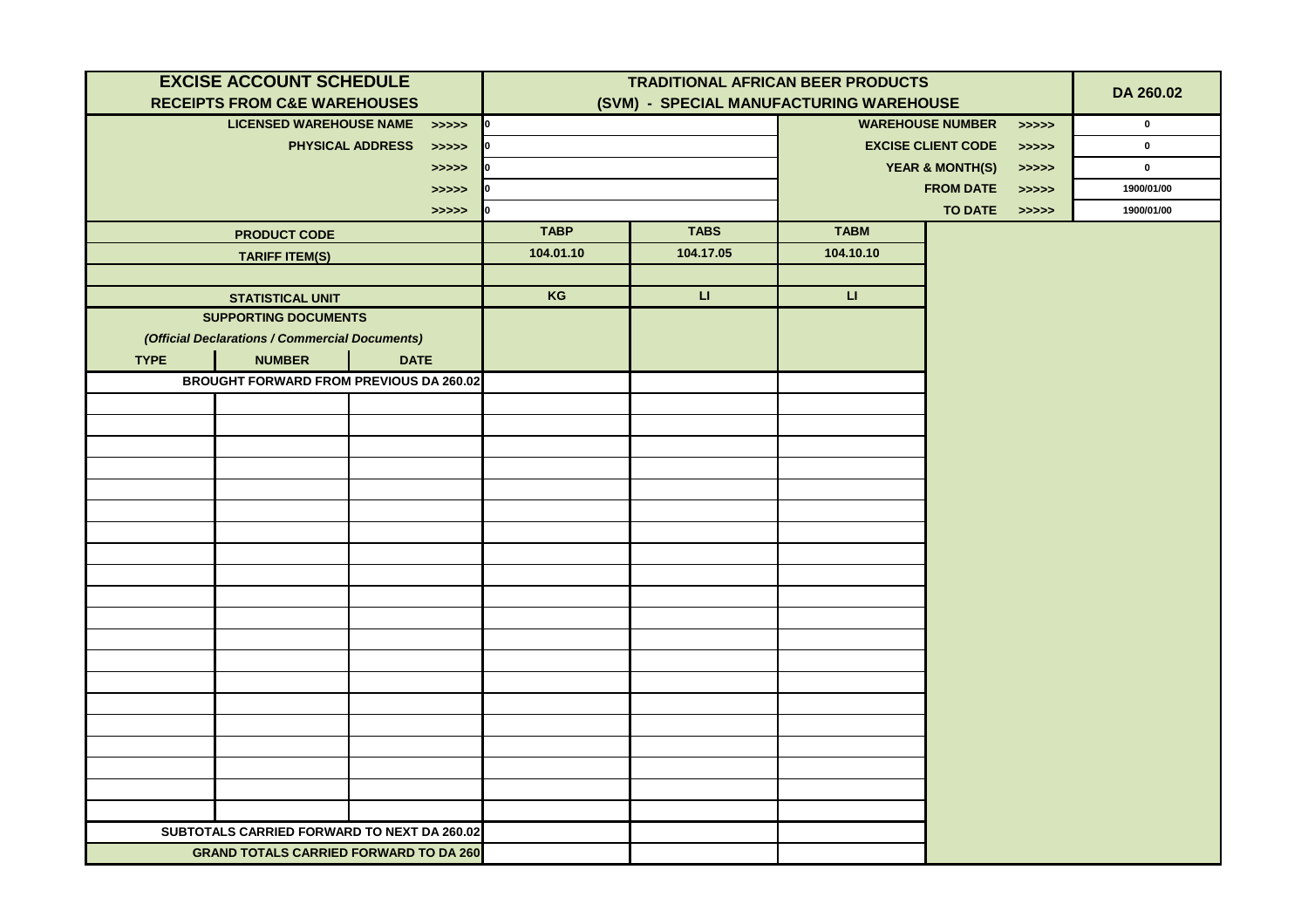| <b>EXCISE ACCOUNT SCHEDULE</b>                                                                            |                         |                                |             | <b>TRADITIONAL AFRICAN BEER PRODUCTS</b> |              |                                    |                            |           |             |
|-----------------------------------------------------------------------------------------------------------|-------------------------|--------------------------------|-------------|------------------------------------------|--------------|------------------------------------|----------------------------|-----------|-------------|
| <b>SUMMARY OF NON-DUTY PAID REMOVALS</b>                                                                  |                         |                                |             | (SVM) - SPECIAL MANUFACTURING WAREHOUSE  |              |                                    |                            | DA 260.04 |             |
|                                                                                                           |                         | <b>LICENSED WAREHOUSE NAME</b> | >>>>>       | 10                                       |              |                                    | <b>WAREHOUSE NUMBER</b>    | >>>>>     | $\mathbf 0$ |
|                                                                                                           |                         | <b>PHYSICAL ADDRESS</b>        | >>>>>       | -lo                                      |              | <b>EXCISE CLIENT CODE</b><br>>>>>> |                            |           | $\mathbf 0$ |
|                                                                                                           |                         |                                | >>>>>       | 10                                       |              |                                    | <b>YEAR &amp; MONTH(S)</b> | >>>>>     | $\mathbf 0$ |
|                                                                                                           |                         |                                | >>>>>       | 10                                       |              |                                    | <b>FROM DATE</b>           | >>>>>     | 1900/01/00  |
|                                                                                                           |                         |                                | >>>>>       | 10                                       |              |                                    | <b>TO DATE</b>             | >>>>>     | 1900/01/00  |
|                                                                                                           | <b>PRODUCT CODE</b>     |                                |             | <b>TABP</b>                              | <b>TABS</b>  | <b>TABM</b>                        |                            |           |             |
|                                                                                                           | <b>TARIFF ITEM(S)</b>   |                                |             | 104.01.10                                | 104.17.05    | 104.10.10                          |                            |           |             |
|                                                                                                           |                         |                                |             |                                          |              |                                    |                            |           |             |
|                                                                                                           | <b>STATISTICAL UNIT</b> |                                |             | KG                                       | $\mathbf{L}$ | $\mathsf{L}\mathsf{L}$             |                            |           |             |
|                                                                                                           |                         | <b>SUPPORTING DOCUMENT</b>     |             |                                          |              |                                    |                            |           |             |
| <b>REBATED REMOVALS</b>                                                                                   | <b>TYPE</b>             | <b>NUMBER</b>                  | <b>DATE</b> |                                          |              |                                    |                            |           |             |
| <b>SCHEDULE 6 REBATE ITEM</b>                                                                             |                         |                                |             |                                          |              |                                    |                            |           |             |
|                                                                                                           |                         |                                |             |                                          |              |                                    |                            |           |             |
|                                                                                                           |                         |                                |             |                                          |              |                                    |                            |           |             |
|                                                                                                           |                         |                                |             |                                          |              |                                    |                            |           |             |
|                                                                                                           |                         |                                |             |                                          |              |                                    |                            |           |             |
|                                                                                                           |                         |                                |             |                                          |              |                                    |                            |           |             |
|                                                                                                           |                         |                                |             |                                          |              |                                    |                            |           |             |
|                                                                                                           |                         |                                |             |                                          |              |                                    |                            |           |             |
|                                                                                                           |                         |                                |             |                                          |              |                                    |                            |           |             |
| <b>REMOVAL TYPE:</b>                                                                                      |                         |                                |             |                                          |              |                                    |                            |           |             |
| <b>BONDED REMOVALS TO RSA WAREHOUSES</b><br><b>Product Removed To C&amp;E Warehouses Within The RSA</b>   |                         |                                |             |                                          |              |                                    |                            |           |             |
| <b>REMOVAL TYPE:</b>                                                                                      |                         |                                |             |                                          |              |                                    |                            |           |             |
|                                                                                                           |                         |                                |             |                                          |              |                                    |                            |           |             |
| <b>BONDED REMOVALS TO BLNS WAREHOUSES</b><br><b>Product Removed To C&amp;E Warehouses Within The BLNS</b> |                         |                                |             |                                          |              |                                    |                            |           |             |
| <b>REMOVAL TYPE:</b>                                                                                      |                         |                                |             |                                          |              |                                    |                            |           |             |
| <b>EXPORT REMOVALS</b>                                                                                    |                         |                                |             |                                          |              |                                    |                            |           |             |
| <b>Product Removed To Countries Outside The SACU</b>                                                      |                         |                                |             |                                          |              |                                    |                            |           |             |
|                                                                                                           |                         |                                |             |                                          |              |                                    |                            |           |             |
| <b>GRAND TOTALS CARRIED FORWARD TO DA 260</b>                                                             |                         |                                |             |                                          |              |                                    |                            |           |             |